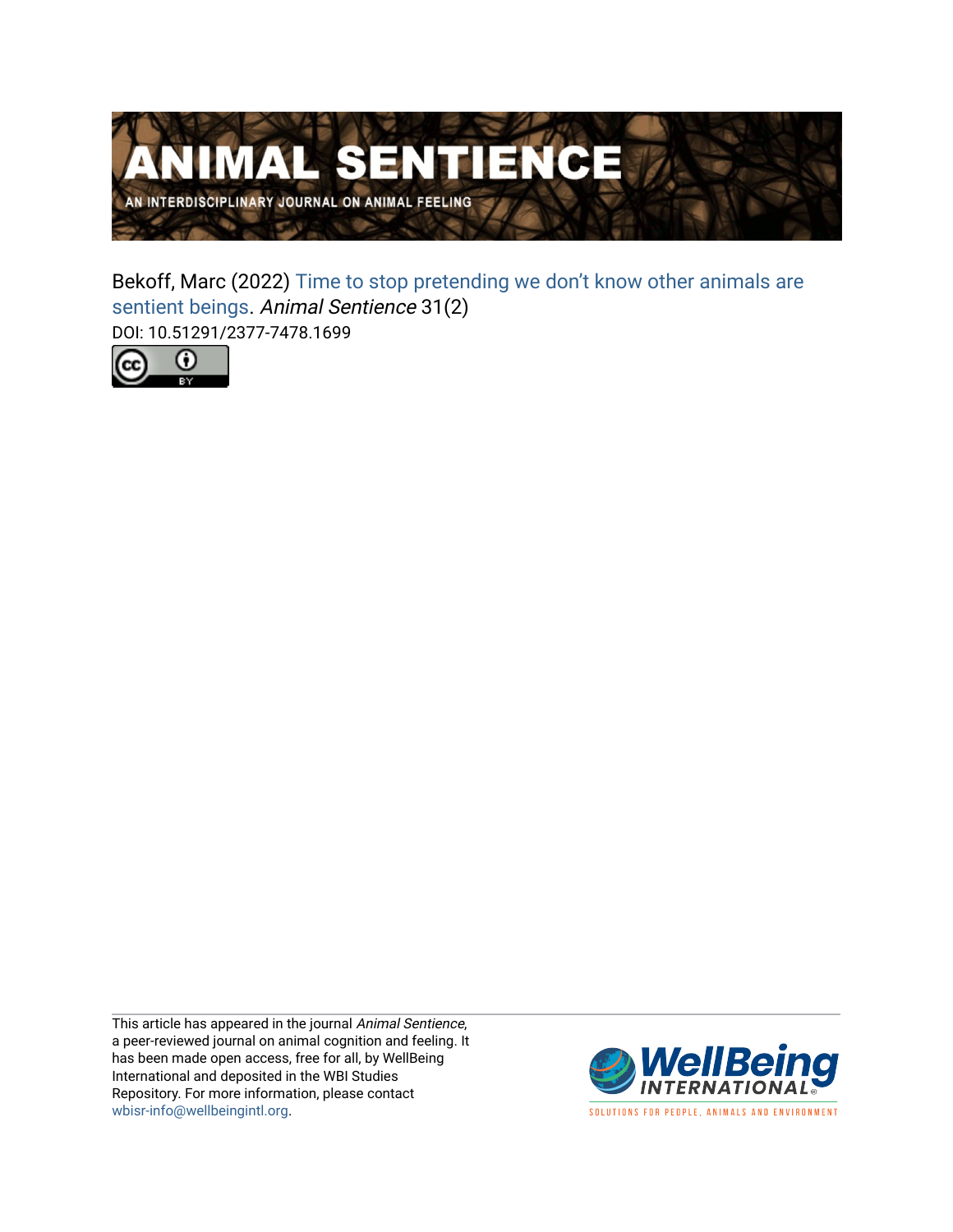## **Time to stop pretending we don't know other animals are sentient beings**

Commentary on **[Rowan et al.](https://www.wellbeingintlstudiesrepository.org/animsent/vol6/iss31/1)** on Sentience Politics

## **Marc Bekoff**

## University of Colorado, Ecology and Evolutionary Biology

**Abstract**: Rowan et al.'s target article is an outstanding review of some of the history of the science of sentience, but one would have liked to see a much stronger "call to action." We don't need any more data to know that many other animals are sentient beings whose lives must be protected from harm in a wide variety of contexts. It is not anti-science to want more action on behalf of other animals right now.

> **Marc Bekoff,** Professor emeritus of ecology and evolutionary biology, University of Colorado, Boulder. Author of many books including *[The](https://www.nhbs.com/the-animals-agenda-book)  [Animals' Agenda: Freedom, Compassion, and](https://www.nhbs.com/the-animals-agenda-book)  [Coexistence in the Human Age](https://www.nhbs.com/the-animals-agenda-book)* and *[A Dog's](https://www.amazon.com/Dogs-World-Imagining-without-Humans/dp/0691196184/ref=sr_1_2?dchild=1&keywords=bekoff+a+dogs+world&qid=1618667839&sr=8-2)  [World: Imagining the Lives of Dogs in a](https://www.amazon.com/Dogs-World-Imagining-without-Humans/dp/0691196184/ref=sr_1_2?dchild=1&keywords=bekoff+a+dogs+world&qid=1618667839&sr=8-2)  World [Without Humans.](https://www.amazon.com/Dogs-World-Imagining-without-Humans/dp/0691196184/ref=sr_1_2?dchild=1&keywords=bekoff+a+dogs+world&qid=1618667839&sr=8-2)* **[Website](http://marcbekoff.com/)**



*[Marc and his friend Genevieve, a clearly sentient rescued pig]*

**It's time for more action given what we know about animal sentience.** The target article (Rowan et al. 2022), by world-renowned experts, is an excellent summary of what we know and don't know about sentience in nonhuman animals (henceforth "animals"). I would have liked to see a bit more coverage of the ethological literature, especially on what are called "positive emotions," as in the work of Jonathan Balcombe (2007) on pleasure.

But even given the literature the authors cover, it's clear we already *know* that numerous animals other than ourselves are sentient beings. We also know they get bored, suffer immeasurably when their bodies are mutilated and their lives compromised by being forced to live in horrific conditions of captivity "in the name of humans," when their children are ripped away from them to make more meat or milk or cheese, or when they're severely abused to entertain us, or they are used for terribly invasive research in captivity and in the field, including conservation projects in which individuals are intentionally killed "in the name of conservation" or "in the name of coexistence." The real question is not *whether* sentience has evolved, but *why*.

We also know already that animals feel pleasure and like to experience certain activities such as being free to move about and interact with friends and other animals, to play, and to feel safe (Bekoff 2007, 2010; Pierce and Bekoff 2017). If they didn't enjoy doing these and other things, they wouldn't seek them out and do them.

I know some people will respond with something like, "We really don't *know* whether pigs don't like their tails being cut off or being castrated" or "We need more data to know that animals get really bored or enjoy play." However, we *do* know it and it's high time to recognize that this sort of scepticism is unwarranted -- and responsible for widespread and continued abuse, given the evidential database we *now* have.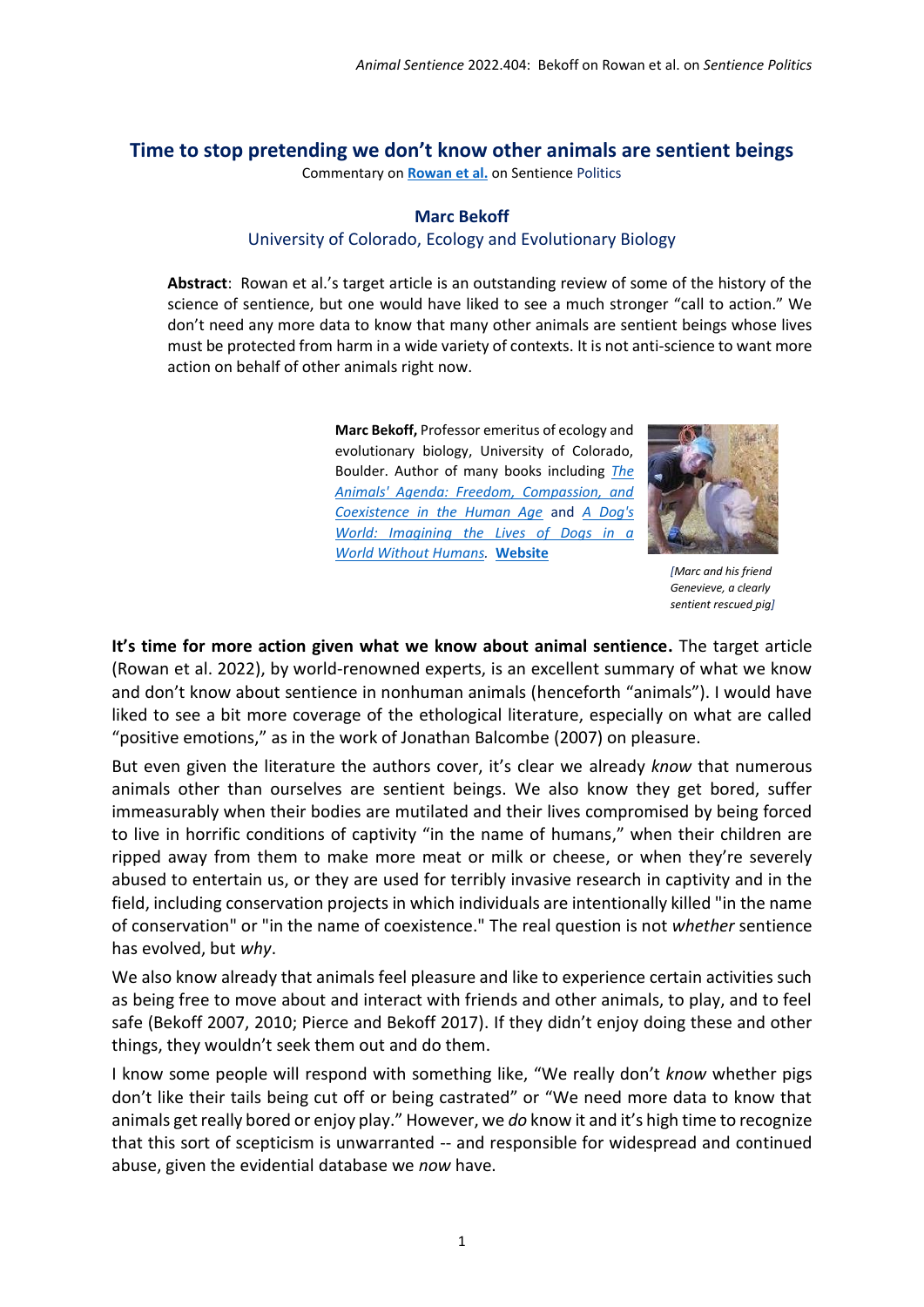Rowan et al. (2022) also rightly note:

"So far, however, there has been little evidence that the various declarations that animals are sentient in other countries and regions have had much direct impact on animal protection legislation or on how animals are actually being treated. Nevertheless, it is very unlikely that incorporating animal sentience language in legislation would be harmful to the interests of animals in any way."

The authors are right on the mark. For example (Bekoff, 2021), in December 2021 the Spanish Congress of Deputies declared that nonhuman animals, including household companions and members of wild species, are sentient beings. For those who don't know what this means, it's worth quoting from "[Spain approves new law recognizing animals as 'sentient beings'](https://english.elpais.com/society/2021-12-03/spain-approves-new-law-recognizing-animals-as-sentient-beings.html)":

"Animals in Spain will no longer be considered as 'objects' by the law thanks to new legislation passed on Thursday by Spain's lower house, the Congress of Deputies. From now on, animals will be treated as 'sentient beings,' and as such will have a different legal standing than an inanimate object. They will no longer be able to be seized, abandoned, mistreated or separated from one of their owners in the case of a divorce or separation, without having their wellbeing and protection taken into account."

Whereas this is surely a move in the right direction, I'm not very optimistic that it will make a huge difference unless people get out and actively work to change how these animals, now formally recognized as being sentient, are actually treated. This includes people who work with these animals directly and indirectly. Also, although bullfighting has been banned in certain locations, it has not been banned countrywide in Spain, and we can only hope it will be banned now that bulls and other nonhuman beings are recognized as sentient beings. In New Zealand, where animals have likewise now been declared to be sentient, that country's [war on wildlife](https://www.psychologytoday.com/us/blog/animal-emotions/202001/jane-goodall-says-dont-use-1080-jan-wright-says-use-more) is a brutal and reprehensible assault on the lives of countless sentient and other nonhuman beings under the name of "invasive pest-control."

**Animal sentience isn't science fiction.** It's not anti-science to say we must use what we know on behalf of other animals and must stop pretending we need more data. The list of the continuing mistreatment of animals both in places where they have been formally recognized to be sentient, feeling beings and elsewhere in the world goes on and on. Declaring nonhumans to be sentient beings is surely most welcome, but for now it's more of a "feel good" move, just another instance of humane-washing. The science of animal welfare needs to pay attention to what we know—that animals *are* sentient—and also needs to *act* on the fact that the life of every single *individual* matters. This is why Jessica Pierce and I (2017) called for replacing the science of animal welfare with the science of animal well-being in which the life of every single individual is protected[. Compassionate conservation](https://www.google.com/search?client=safari&rls=en&q=bekoff+compassionate+conservation+psychology+today&ie=UTF-8&oe=UTF-8) also stresses the value of all individuals, wild and captive (Wallach et al. 2018; Batavia et al. 2021).

The abundant scientific database that already exists—a body of evidence that has been available for a long time and just keeps growing—supports the obvious fact that there exist many species of nonhuman organisms on our planet who are undeniably sentient; deeply feeling, emotional beings who care about what happens to themselves and to others. The *fact* of sentience needs to be put to use, and into practice, to protect and respect the lives of the other animals with whom our species interacts in so many ways.

We must stop pretending that we don't know this-or-that about animal sentience. We need more action. While we persist in pondering the obvious, ignoring what we already know and have long known, countless nonhuman victims are continuing to be abused by humankind, every minute of every day, planet-wide. Future human generations will surely look back and wonder